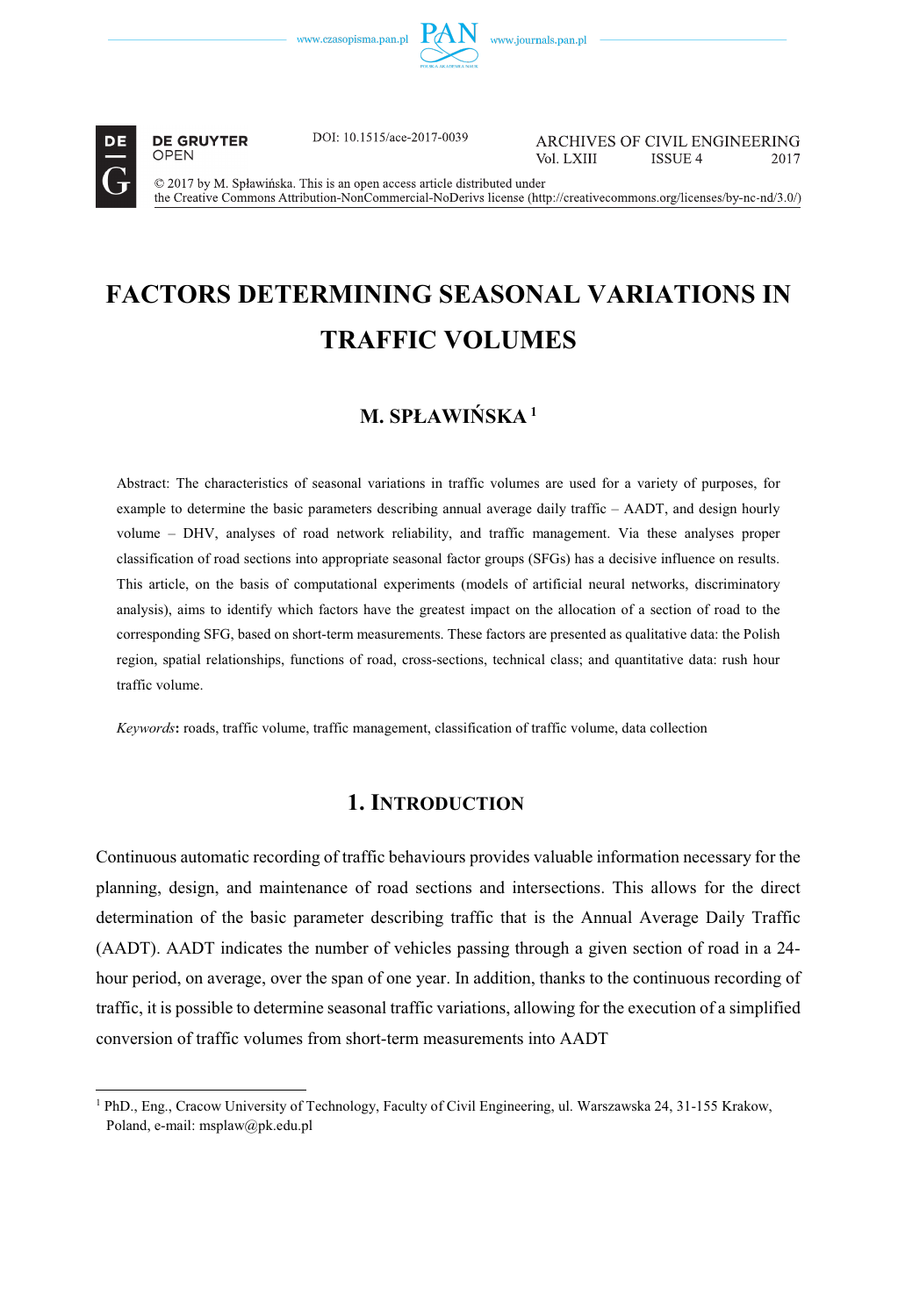(on road sections where permanent counters - PTCs - are not installed). In practice, the division of the road network into the so-called seasonal factor groups (SFGs) is performed and the conversion factors of daily traffic volumes into AADT are determined (the share of the monthly average daily traffic in the annual average daily traffic). In addition, these characteristics (profiles of seasonal variations) are used in road network reliability analysis [17], in the new approach of determining design volumes based on generalized costs (economic analyses) [2], and in making decisions within the Intelligent Transportation Systems and general traffic management. The most effective way of grouping sections of roads is through a combination of expert knowledge (on the basis of functional/geographical placement  $[3 - 5, 13, 15, 16, 22]$  with one of the mathematical methods (cluster analysis, discriminant analysis, multiple linear regression, genetic algorithms, artificial neural networks, or hybrid models such as the combination of the fuzzy sets theory with neural networks [1, 4, 5, 6, 8, 9, 10, 12]). As explanatory variables, data describing road sections (functional class, location, number of lanes), road users (traffic character, destination), and demographic and socioeconomic characteristics are commonly used. The predominant criterion is data on trip-purpose and trip-length characteristics (division of rural roads into commuter, business, long distance, recreational). This information can only be acquired directly from road users via interview surveys, or from Floating Car Data (data not commonly available). It should also be noted that due to the uncertain relationship between the optimal number of seasonal factor groups and the explanatory variables, there is no clear answer as to how many groups there should be. According to US guidelines [1, 5], the most common number of groups found in existing literature is between 3 and 5. This is a compromise between the accuracy of estimating values on their basis (using typical traffic variation profiles) and the possibility of defining the attributes of the classification of the road to a given group. Currently, in Poland, two SFGs are defined [14]: roads of economic and tourist-recreational nature traffic patterns (typical profiles of seasonal variations are available on the official GDDKiA website [24]), which in light of previous studies [18, 19] seems to be too general. Classification of sections into a given group is based on Sunday and holiday traffic. Roads of an economic nature are characterized by low seasonal traffic variations (summer time) and average daily traffic on Sundays, which is 140% lower than the average daily traffic on weekdays, while roads of a tourist-recreational nature are characterized by increased traffic in the summer months (VII, VIII); 40% higher than the AADT, and average daily traffic on Sundays 40% higher than the average daily traffic on weekdays. Naturally, this data is very imprecise and difficult to determine without observing traffic volumes across a longer period of time. Although F. Zhao, M. Li, and L. Chow proposed a fuzzy decision tree to assign road sections into SFG [23], this method requires a lot of input data (including the percentage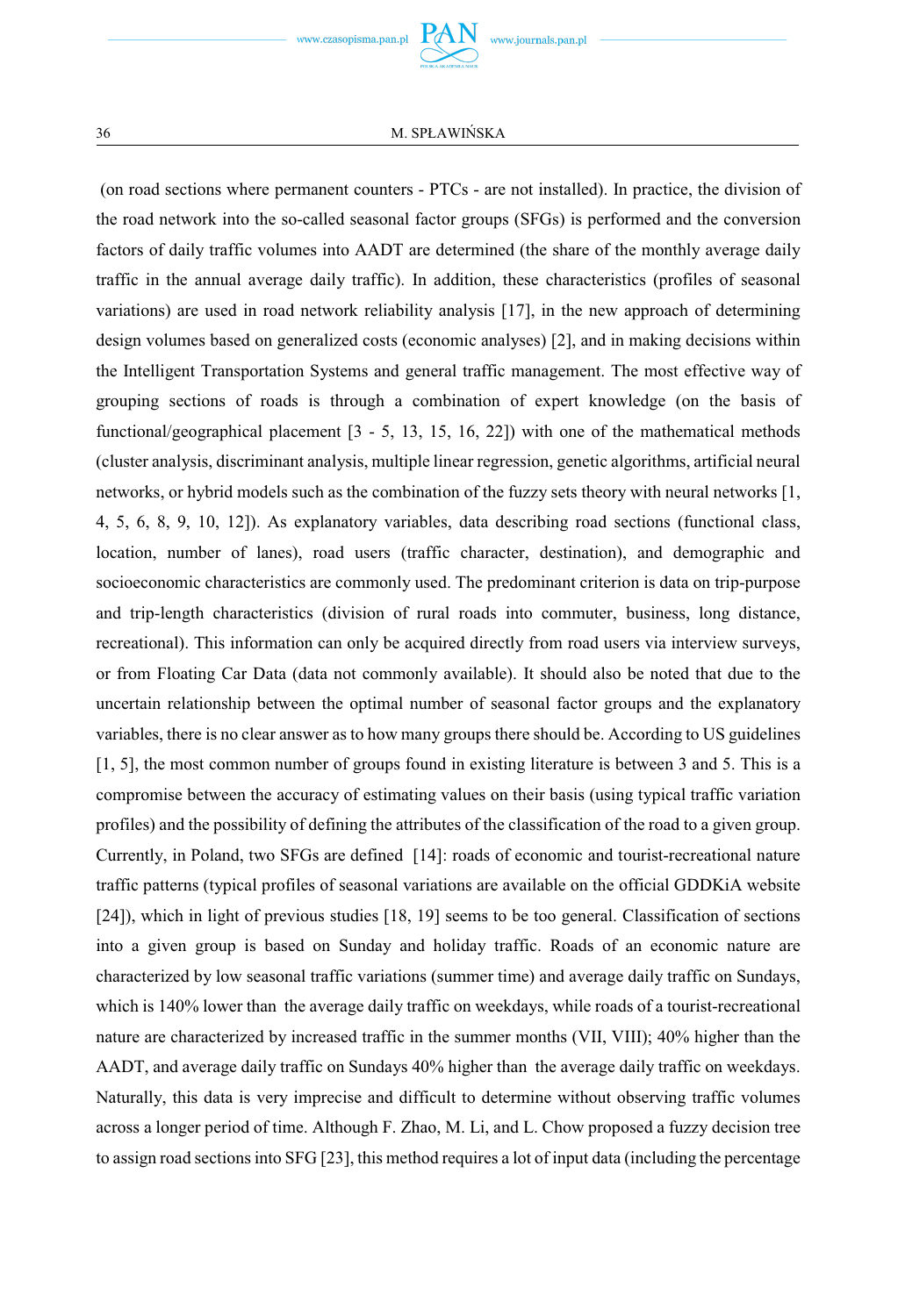of seasonal households, hotel populations, retail employment ratios, percentage of high-income retired households) that are not easily available. The method alone is very vulnerable to missing data. In addition, a slight improvement in the accuracy was achieved in the case where the geographic location of the models was taken into account. As indicated by the existing national works [18, 19], a very important grouping factor is the Polish region and interactions with neighboring cities. The discriminant analysis proposed by I. Tsapakis, W. Schneider, A. Bolbol, and A. Skarlatidou [21] and the artificial neural network model proposed by T. Pamuła [11], are also based solely on quantitative variables such as time-of-day factors, daily traffic volumes or, in the case of SSN, hourly volumes; therefore, they have limited capabilities of practical use in countrywide conditions.

The aim of this article is to determine unambiguous attributes allowing for the proper assignment of road sections as it pertains specifically to Polish applications, on the basis of short-term measurements, into the appropriate group of seasonal variations. The more effective the assignment, the more accurate the estimation of design volumes, road reliability, as well as better traffic management and, consequently, an increase in the quality of road solutions.

## **2. CONSTRUCTION AND VERIFICATION OF THE DATABASE**

The creation of a reliable database of the traffic volumes of road networks was the most labourintensive part of the analysis. The issues taken into consideration were limited to national rural roads of the following cross-sections: single carriageway – two-way two-lane ( $1x2$  – one lane for traffic in each direction) and multi-lane  $(1x4 - two$  lanes for traffic in each direction) and dual carriageway – multi-lane  $(2x^2 - two)$  lanes for traffic in each direction). The study used the data from permanent traffic count stations from the years 2000 to 2015, which allowed for continuous automatic recording of traffic for each category of vehicle and direction. In total, data was obtained from 86 measuring sections. In the absence of complete data, the missing traffic volumes up to two hours were input by linear interpolation and treated as complete. The lack of more than two hours in a day excludes the day from analysis. In the absence of the required number of days (for each month a minimum of 14 days was required, whereas each of the day of the week must be represented two times), the measuring station was excluded (each station has obtained, at minimum, one year's data so analyses were conducted for all 86 stations). A complement of the above-mentioned database was information about the characteristics of road sections and their environment in the zones of measuring cross-sections, which provided the following data on traffic volumes: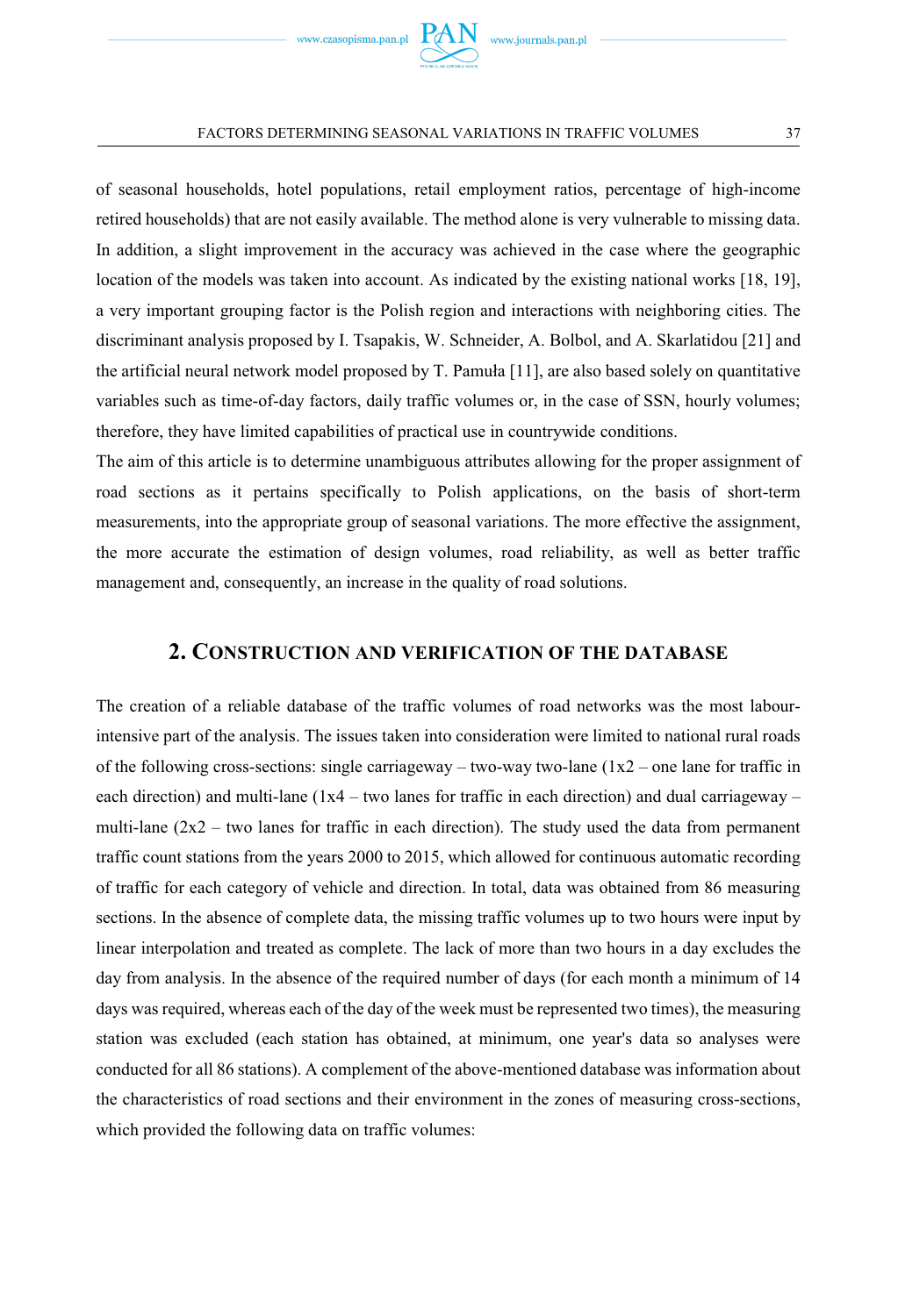38 M. SPŁAWIŃSKA

- location region of Poland (according to the breakdown resulting from forecast GDP growth rates [25]): central; south; east; northwest; southwest; north,
- technical class: A (motorways); S (expressways); GP (main roads, accelerated motion),
- cross-section:  $1x2$ ;  $1x4$ ;  $2x2$ ,
- interaction with neighboring cities (provincial or with a population exceeding 200,000 inhabitants):  $<$  20 km;  $>$  20 km; no interaction,
- function of roads: main route connecting the north and south of Poland (yes or no); departure routes towards border crossings (yes or no); summer and winter tourism area (yes or no).

## **3. ANALYSIS AND CHARACTERISTICS OF SEASONAL TRAFFIC VOLUME VARIATIONS**

In order to determine the characteristics of seasonal traffic volume variations, analyses were first performed to determine the effect of the directional distribution of traffic on the seasonal traffic volume variations. To standardize the data, analyses were carried out in relation to average share values of the daily traffic volume of each month during the annual average daily traffic (AADT). First, shares were determined for all stations for subsequent years, taking into account each group's volumes in the road cross-section and directions 1 and 2. Next, for each of the groups (for each year separately), the mean absolute percentage error (MAPE) between the determined shares was calculated: for the road cross-section and direction 1 with respect to the cross-section, and in the same way for direction 2. Analyses show that in the case of seasonal variations, the directional distribution has little effect on the share of individual months in the AADT (average MAPE <1.1%). In order to confirm statistical significance in the daily volumes per the individual directions, a paired difference test was performed at a significance level  $\alpha$  = 0.05. A parametric test was used for dependent samples; a null hypothesis stating that the average value of the difference of paired figures is zero was tested. The paired data are average daily volumes of a given month of the year in direction 1 and direction 2. The result of the test indicates that, in most cases, the differences in daily volumes in the individual directions are statistically significant, but small. There is no need, therefore, to take into account the directional distribution in the case of seasonal variation. Therefore, further analyses were conducted only with respect to the road cross-section.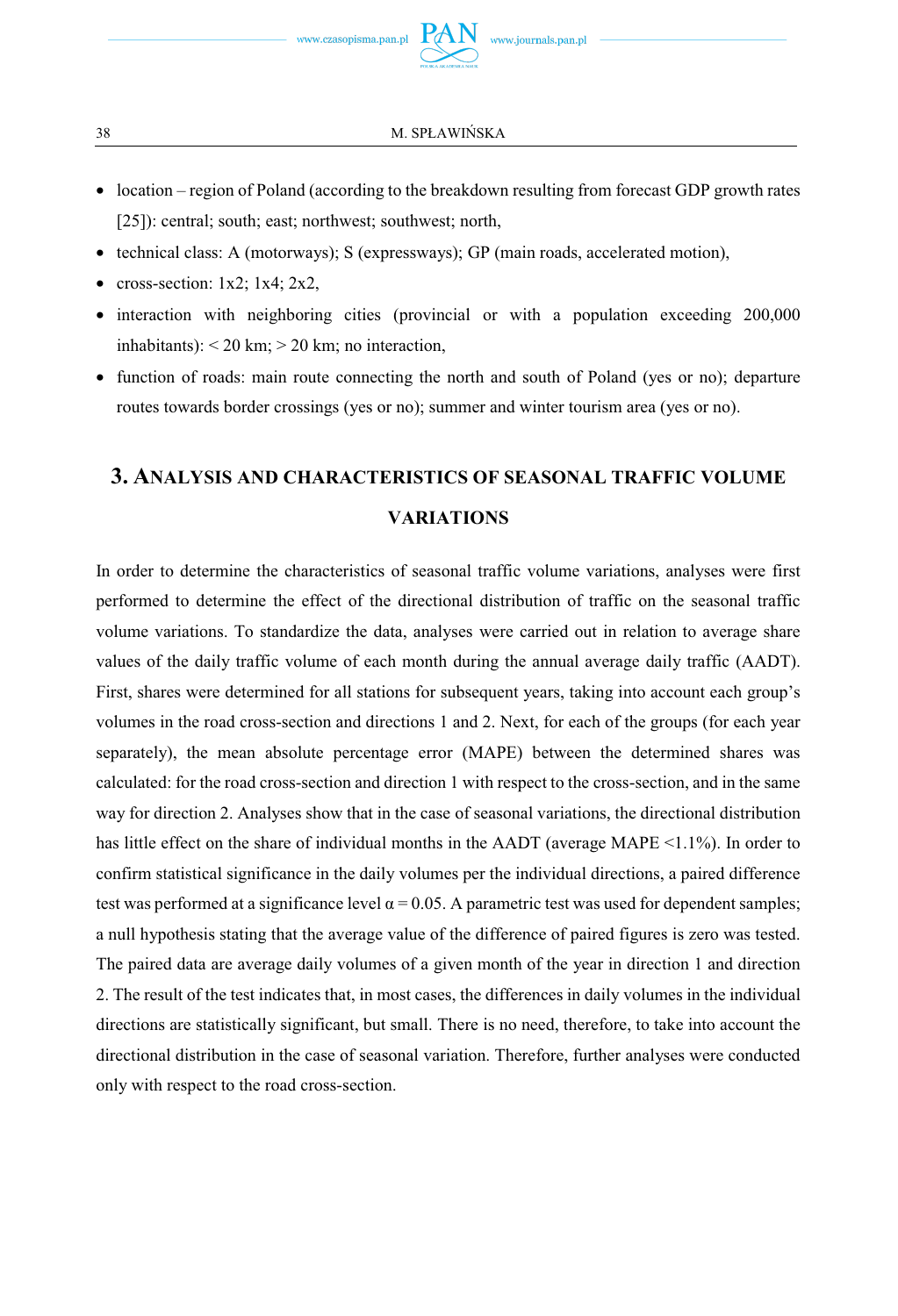In the next step of analyses, the following procedures were implemented:

• determination of seasonal variation indicators, as defined by GDDKiA – formula 3.1, separately for each station and, initially, for each year from which data is available, and then as an average of all the years. This approach allows for better avoidance of accidental impacts (movable public holidays, extreme weather conditions). Relative profiles obtained in this way will be used to divide the road network into homogeneous traffic sections,

$$
W_j = \frac{MADT}{AADT}
$$

where:

 $W_i$  – monthly factor is the ratio of monthly (e.g. January) average daily traffic (MADT) to the AADT.

- division of the road network into homogeneous traffic sections, meaning those with similar traffic patterns in the analyzed period. For this purpose, a cluster analysis was used – the basic idea being to divide the objects in such a way that the degree of linkage of objects belonging to one of the groups is the largest, and, among the groups, as small as possible [20]. Cluster analysis is not a statistical test but a collection of different algorithms which group objects into clusters (detection of data structures without explaining why they occur). Due to separate analyses conducted in engineering practices regarding Two-Lane Highways, multilane Highways, and Freeways [7], division was allotted into these three groups. Based on the shape of the seasonal variation profiles and the agglomeration algorithm as well as k-means clustering, the network of national roads was divided into: three groups – A, S-class roads, and GP with cross-section  $1x2$ ; one groups – GP with cross-section 1x4 or 2x2. Details of the similar analyses are given in [19],
- determination of representative and relative traffic volume variation profiles as average values for each of the homogeneous traffic sections. In Tab. 1, a description of each traffic volume variation profile (with distinctive characteristics of the roads and their surroundings) and the sample size were presented. In further analyses, the profile symbol is associated with the seasonal variation group. It should be noted that only profile G (all cases) and T (A- and S-class roads), representing respectively 77% and 2% of the cases, is similar to the typical profile presented on the GDDKiA website [24] for the routes, respective of the economic and tourism-recreation nature of traffic patterns. Profile GT (all cases) representing 20% of the cases has a profile between two typical profile from the GDDKiA website (average difference between profiles G and GT is about 20% of AADT, so half the size of the current approach). This points to the need for a new definition of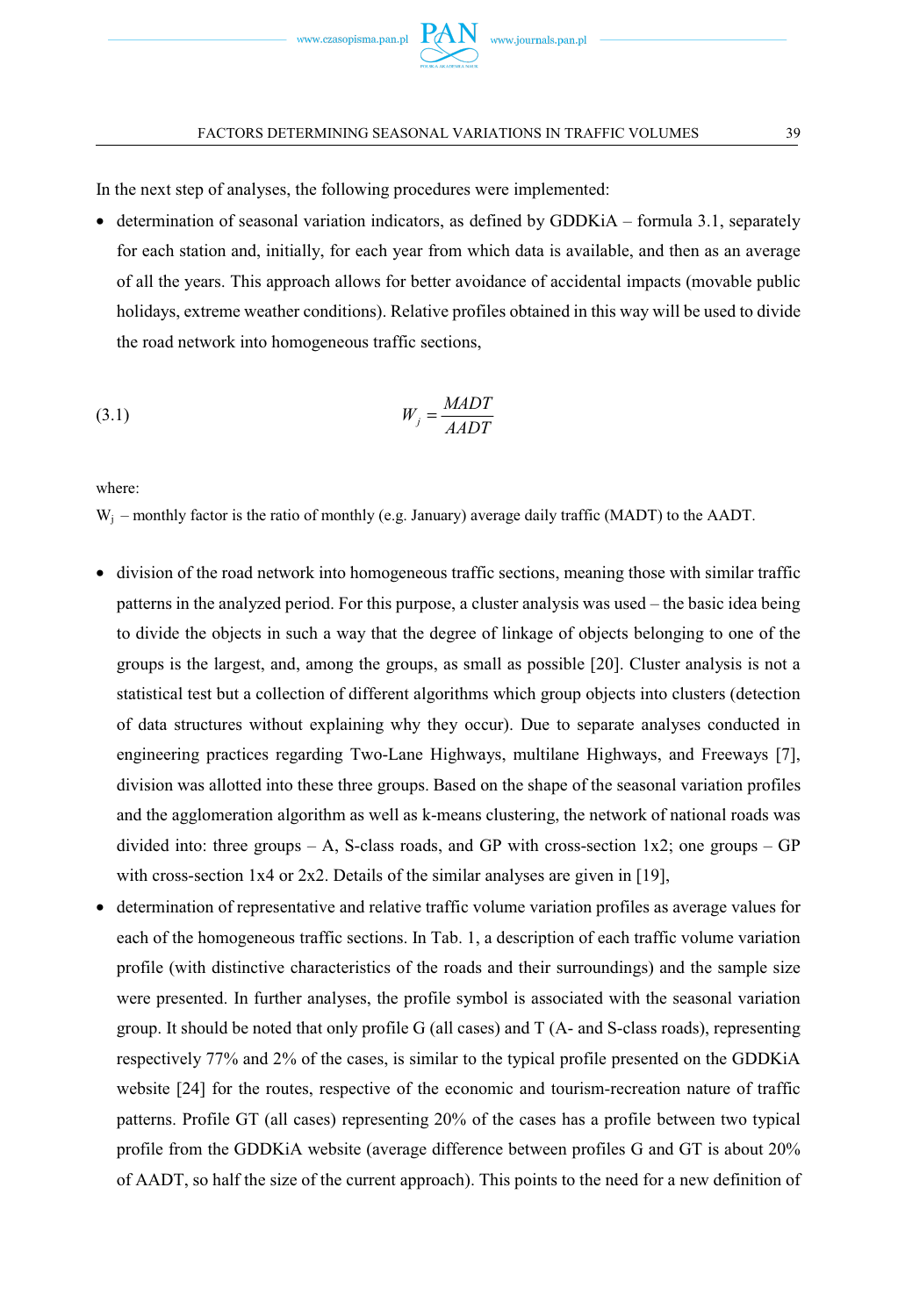the so-called nature of traffic patterns (now, the division is made on the basis of Sunday and holiday traffic). Fig. 1 shows the location of permanent traffic count stations assigned to a certain group of seasonal variations (additionally, marked with a star, road sections qualified for a SFG on the basis of data from 2016 posted on the GDDKiA website),

| Profile             | Variation                                 | Sample         |                                 | Polish region<br>Spatial relationship                       |                                             |  |  |  |
|---------------------|-------------------------------------------|----------------|---------------------------------|-------------------------------------------------------------|---------------------------------------------|--|--|--|
| symbol              | description                               | size           |                                 |                                                             | function                                    |  |  |  |
| A and S class roads |                                           |                |                                 |                                                             |                                             |  |  |  |
| G                   | small seasonal<br>traffic variation       | 14             | 1, 4                            | 4                                                           | off the 1                                   |  |  |  |
|                     |                                           |                | 6                               |                                                             | 4                                           |  |  |  |
|                     |                                           | 9              | 2, 3, 5                         | 4                                                           | $\overline{4}$                              |  |  |  |
|                     | marked seasonal                           | $\overline{2}$ | 4                               | 1 (outside the city of Poznan)                              | 4                                           |  |  |  |
| GT                  | traffic variation                         | $\overline{2}$ | 6                               |                                                             | 4                                           |  |  |  |
| T                   | Large seasonal<br>traffic variation       | $\overline{2}$ | 4                               | 3                                                           |                                             |  |  |  |
|                     | GP class roads $(1x4$ or $2x2)$           |                |                                 |                                                             |                                             |  |  |  |
| G                   | small seasonal<br>13<br>traffic variation |                | 7                               | 4                                                           | $\overline{4}$                              |  |  |  |
|                     | GP class roads $(1x2)$                    |                |                                 |                                                             |                                             |  |  |  |
|                     |                                           | 17             | 1a, 1b, 3a, 3b,<br>4a, 4b, 2, 5 | 4                                                           | 4, when region 4 and<br>2 - off the 1 and 3 |  |  |  |
| G                   | small seasonal<br>traffic variation       | 6              | 1c, 3c, 4c                      | 1 (including the city of<br>Koszalin), 2, 4 - when function | 2, 4                                        |  |  |  |
|                     |                                           | 6              | 6                               | $1, 2, 4$ when function $2$                                 | 2, 4                                        |  |  |  |
| <b>GT</b>           | marked seasonal<br>traffic variation      | 11             | 1c, 3c, 4c, 6                   |                                                             | off the 3                                   |  |  |  |
|                     |                                           | 1              | 2                               | 3                                                           | 3                                           |  |  |  |
| T                   | Large seasonal<br>traffic variation       | 1              | 4                               | 3                                                           |                                             |  |  |  |

## Table 1. Description of traffic volume variation profiles and characteristics of the roads and their surroundings

Key: Polish region:  $1$  – central (central belt – 1a, south part – 1b, north part – 1c),  $2$  – south,  $3$  – east (central belt – 3a, south part – 3b, north part – 3c),  $4$  – northwest (central belt – 4a, south part – 4b, north part – 4c),  $5$  – southwest,  $6$  – north, 7 – without significance.

Spatial relationship:  $1 -$  impact of cities at a distance of <25 km,  $2 -$  impact of cities at a distance of >25 km,  $3$ outside the impact of urban agglomerations, 4 – without significance.

function of roads: 1 - main route connecting the north and south of Poland, 2 - departure routes towards border crossings, 3 – summer and winter tourism area, 4 - not specified.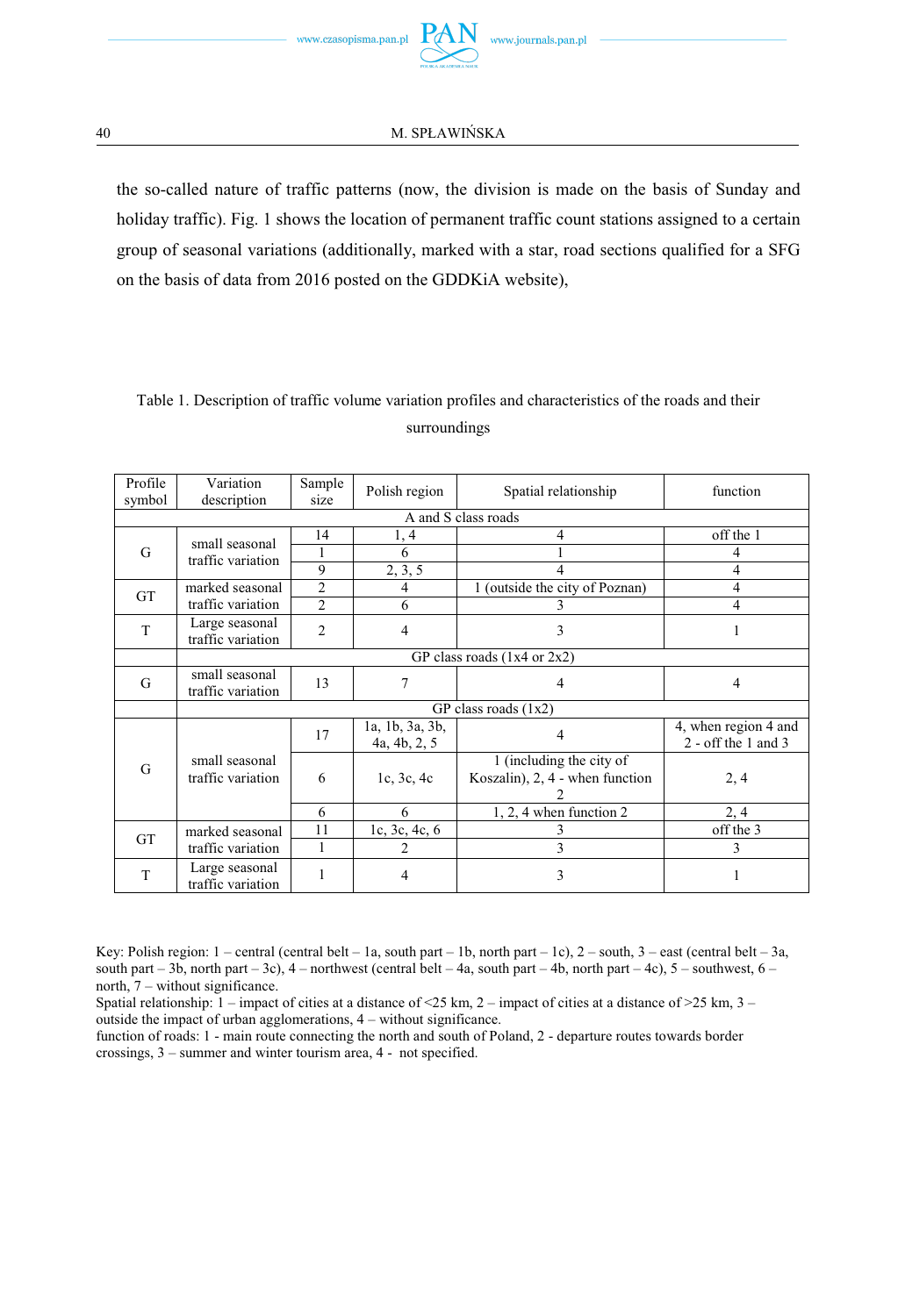



Fig. 1. Map of PTC assigned to a certain SFG (source: own study based on GDDKiA, Jakub Makiewicz)

• determination of the effect of public holidays. For this purpose, analyses were performed on data aggregated to daily volumes and divided into three groups: the first – every day of the year, second – without public holidays, third – without public holidays and the days directly related to them, the so-called entire "period" of days off. Days covering the entire "period", following detailed analyses of daily variation, were determined to significantly deviate from the average values. First, the annual average values (AADT) and the coefficient of variation  $\varepsilon$  (formula 3.2) were calculated for each group and the difference was calculated using formula 3.3. Average difference values for all counters are shown in Tab. 2. As is evident from the analysis, the impact of public holidays on the value of annual average daily volume is insignificant in the case of all vehicles (average differences in values of all measuring points do not exceed 1.0%). It stands to reason that the effect of public holidays is small, but not negligible.

(3.2) 
$$
\mathcal{E} = (\frac{\sigma}{\bar{y}}) \times 100^{\text{[96]}}
$$

where:

 $\varepsilon$  – coefficient of variation of the studied traffic characteristic (daily traffic volume),  $\sigma$  – standard deviation of the studied traffic characteristic, - average value of the studied traffic characteristic.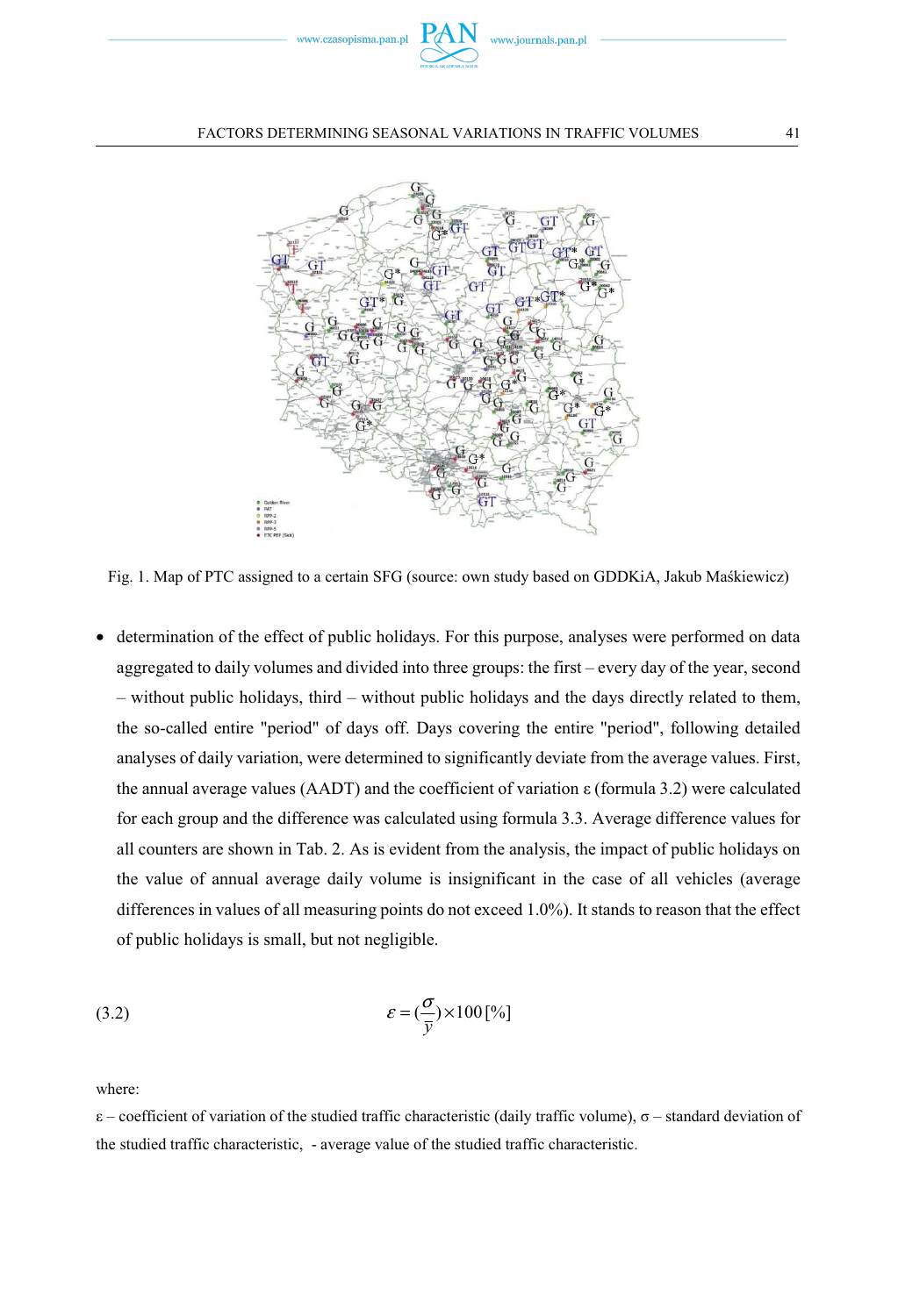

(3.3) 
$$
d = \left(\frac{V_{ph/ep} - V_{year}}{V_{year}}\right) \times 100\,[^{\circ}\%]
$$

where:

 $d -$  difference between the AADT value or  $\varepsilon$  determined for all days of the year and the value determined excluding public holidays or the entire "period" of days off,  $V_{\text{year}}$  – value of AADT or  $\varepsilon$  determined for all days of the year,  $V_{phcp}$  – value of AADT or  $\varepsilon$  determined excluding, respectively, public holidays or the entire "period" of days off.

Table 2. Maximum difference [%] between the values set for: - all days of the year, - without public holidays, - without public holidays and the days directly related to them

| $(AADT_{bdw} - AADT)/AADT$ [%] | $(AADT_{bco} - AADT)/AADT$ [%] | $(\epsilon_{\text{bdw}} - \epsilon)/\epsilon$ [%] | $(\epsilon_{\text{bco}}-\epsilon)/\epsilon$  % |
|--------------------------------|--------------------------------|---------------------------------------------------|------------------------------------------------|
| 74                             |                                |                                                   | $\alpha$                                       |

## **4. APPLICATION OF CALCULATION MODELS IN THE CLASSIFICATION OF ROADS TO THE APPROPRIATE SEASONAL VARIATION GROUP**

In order to confirm the dominant factors classifying rural roads into the appropriate group of seasonal variations compiled in Tab. 1, two models were used; namely, artificial neural networks and discriminant analysis. Analyses were performed on data from 2015 to unify the traffic volume in respect to the road cross-section (roads 1x2) and for the direction of movement (A- and S-class roads or multilane highways). Due to the deviation of daily volumes from the average values, public holidays and the days directly related to them were removed from the analysis. Eventually, 33,110 cases were collected regarding rush hour traffic volumes of 68 measured sections characterized by different types of seasonal variation. A grouping variable (dependent) is a group of seasonal variations, G or GT – according to Tab. 1 (because of inadequate sample size - three cases - omitted profile T).

### **4.1. ARTIFICIAL NEURAL NETWORKS**

The following input variables were used:

- qualitative variables the value of rush hour traffic volume (VOL),
- qualitative variables the day of the week, month of the year, Polish region (central, south, east, northwest, southwest, north), spatial relationship (direct impact of urban areas at a distance of  $\leq$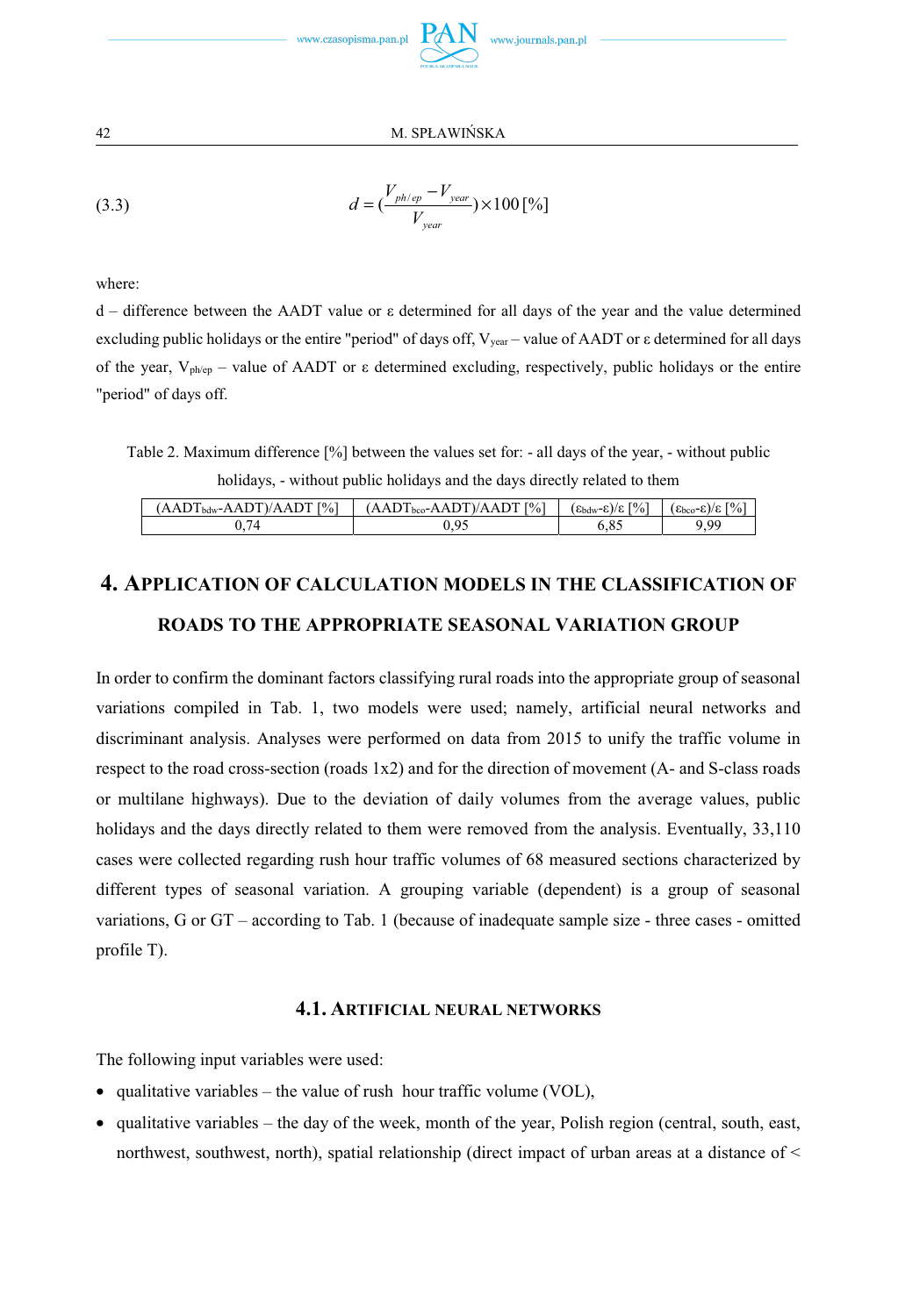$20 \text{ km}$ , impact of urban areas at a distance of  $> 20 \text{ km}$ , outside the influence of urban areas), crosssection ( $1x2$  or  $1x4/2x2$ ), technical class (A, S, or GP) and the function of roads (departure routes towards border crossings or not - because of inadequate sample size – one case – omitted summer and winter tourism areas).

In the case of the central, east, and northwest regions, because of SFG distribution seen in Fig. 1, an additional division has been introduced : a so-called central belt (main route connecting the east and west of Poland); north part; south part. The final selection of the optimal set was made automatically using a genetic algorithm (Tab. 3).

To build the model an automatic network designer, the Statistica software, was chosen. It enables the automatic selection of a method of network learning, the number of independent variables on the input and output of the network, the number of neurons in different layers of the network, and random distribution of data into the training (70%), validation (15%), and test sets (15%). As a selection criterion of the retained networks, the smallest error for a validation set was adopted. Initially, the quality of the classification of road sections was tested by neural networks of different types and with different architecture (linear networks, multilayer perceptron networks, radial basis function networks, probabilistic neural networks). It turned out that the best results are obtained with a multilayer perceptron, and therefore, ultimately, only one-way multilayer perceptron (MLP) networks with one hidden layer were used in the study. Tab. 3 shows the results of the modelling for the 3 best models obtained including network structure (the number of independent variables on the input and output of the network and the number of neurons in different layers of the network), the error ratio obtained from the sensitivity analysis for each variable in the model (impact assessment of independent variables), and the rank - in decreasing order - of the error ratio. All selected variables exhibit statistical significance, which supports their functional selection. In all cases, the highest value of the error ratio (the lowest rank) was obtained for variables Polish region (including additional breakdown due to the central belt), spatial relationship, and function of road. The lowest value of the error ratio was obtained for variables the day of the week and month of the year. Among the analyzed networks, the best quality was obtained for model MLP 39-9-2 – marked in bold in Tab. 3. The coefficient of correct classification, amounting to 1.0 for all three subsets (training, validation, and test set) in each of the cases, proves excellent efficiency of the networks. Small errors of training and validation sets (0.00 and 0.02) testify to the valid generalization properties of the networks. Table 4 shows the statistics for classification problems (compliance of classification of individual cases). As it can be seen, 100% of the cases were correctly classified into the appropriate seasonal variation group (according to Fig. 1).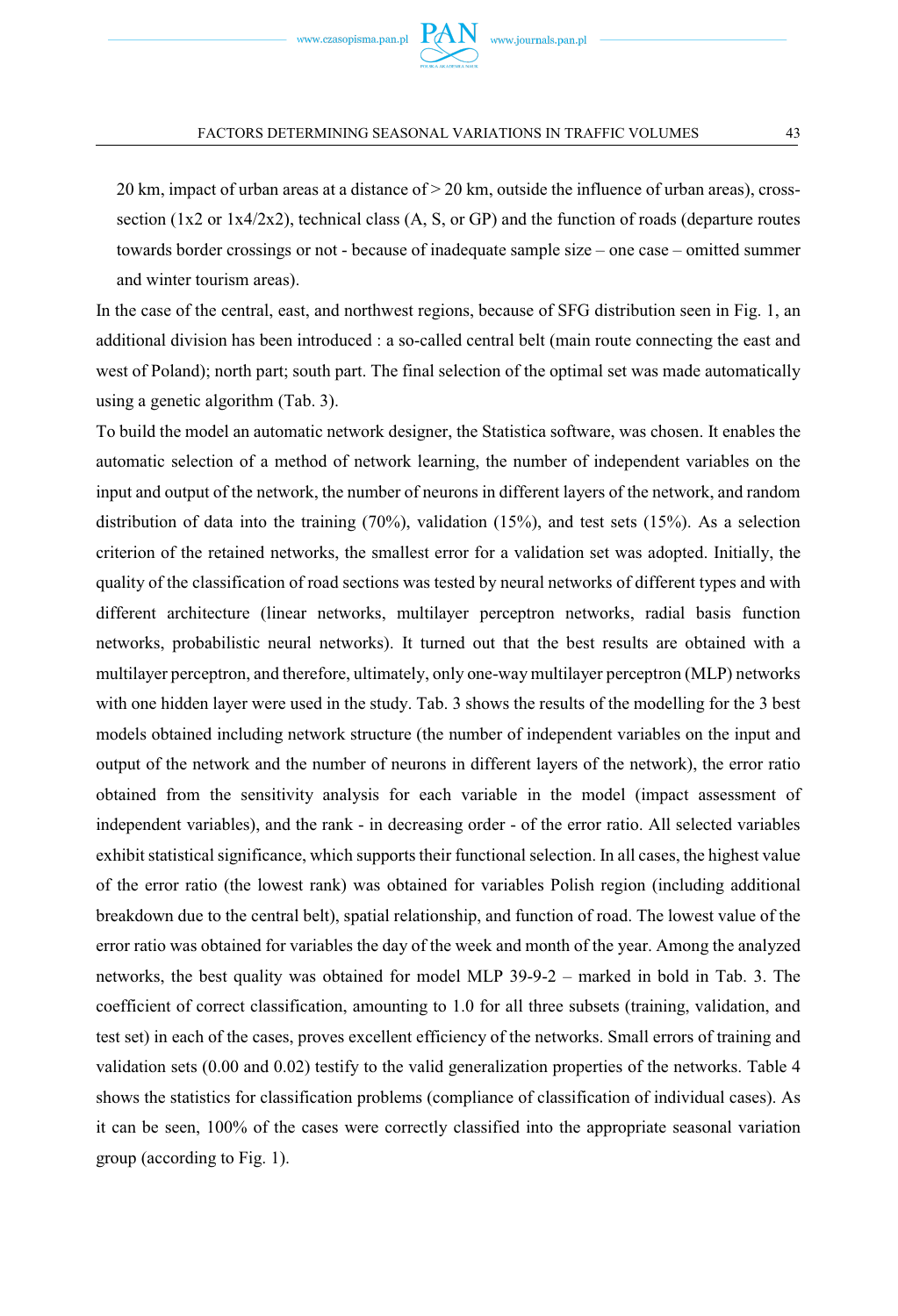

|           | type and structure of the<br>network | λÖ | $_{\rm day}$ | month | belt<br>central | 5<br>Poland<br>region | Spatial<br>linking | section<br>cross | technical<br>class | crossings<br>border |
|-----------|--------------------------------------|----|--------------|-------|-----------------|-----------------------|--------------------|------------------|--------------------|---------------------|
| $39-11-2$ | Error Ratio                          | 3  |              |       | 244             | 121                   | 204                | 10               | 9                  | 168                 |
|           | Rank                                 | п  | 8            | 9     |                 | 4                     | $\mathfrak{D}$     | 6                | 5                  | 3                   |
| $39-6-2$  | Error Ratio                          | 16 |              |       | 848             | 497                   | 1066               | 155              | 12                 | 583                 |
|           | Rank                                 | 7  | 8            | 9     | 2               | 4                     |                    | 5                | 6                  | 3                   |
| $39-9-2$  | <b>Error Ratio</b>                   | 36 |              | н     | 7405            | 4515                  | 9004               | 169              | 2706               | 5186                |
|           | Rank                                 | ⇁  | 8            | 9     | 2               | 4                     |                    | 5                | 6                  | 3                   |

Tab. 3. Sensitivity analysis for artificial neural network models

Tab. 4. Classification statistics for the best SSN model

|                   | Profile G | Profile GT |
|-------------------|-----------|------------|
| A11               | 20024     | 3154       |
| Correct           | 20024     | 3154       |
| Incorrect         |           |            |
| Correct $(\% )$   | 100       | 100        |
| Incorrect $(\% )$ |           |            |

#### **4.2. DISCRIMINANT ANALYSIS**

In the case of discriminant analysis, independent variables which showed the value of the error ratio in the sensitivity analysis for ANN models (more than  $1 -$  Tab. 3) were used. Since these variables are both continuous (the value of rush hour traffic volume) and qualitative (Polish region, spatial relationship, cross-section, technical class, function of roads), general discriminant analysis was taken advantage of in the analyses. Calculations were performed using Statistica software. Due to the omission of the variables day of the week and month of the year, the number of analyzed cases was limited to 68 (VOL – value of measurement adopted in the analysis for Wednesday in September). Due to the lack of studies in known literature regarding the use of the method of the best subset in a relationship with qualitative predictors [20], this analysis should not be treated as statistical analysis. Tab. 5 shows a summary of the results of the classification. The first column shows the percentage of cases which were correctly classified, while the remaining columns contain the number of cases classified into the appropriate groups. As it can be seen, road sections were classified 100% correctly into the appropriate seasonal variation groups (according to Fig. 1).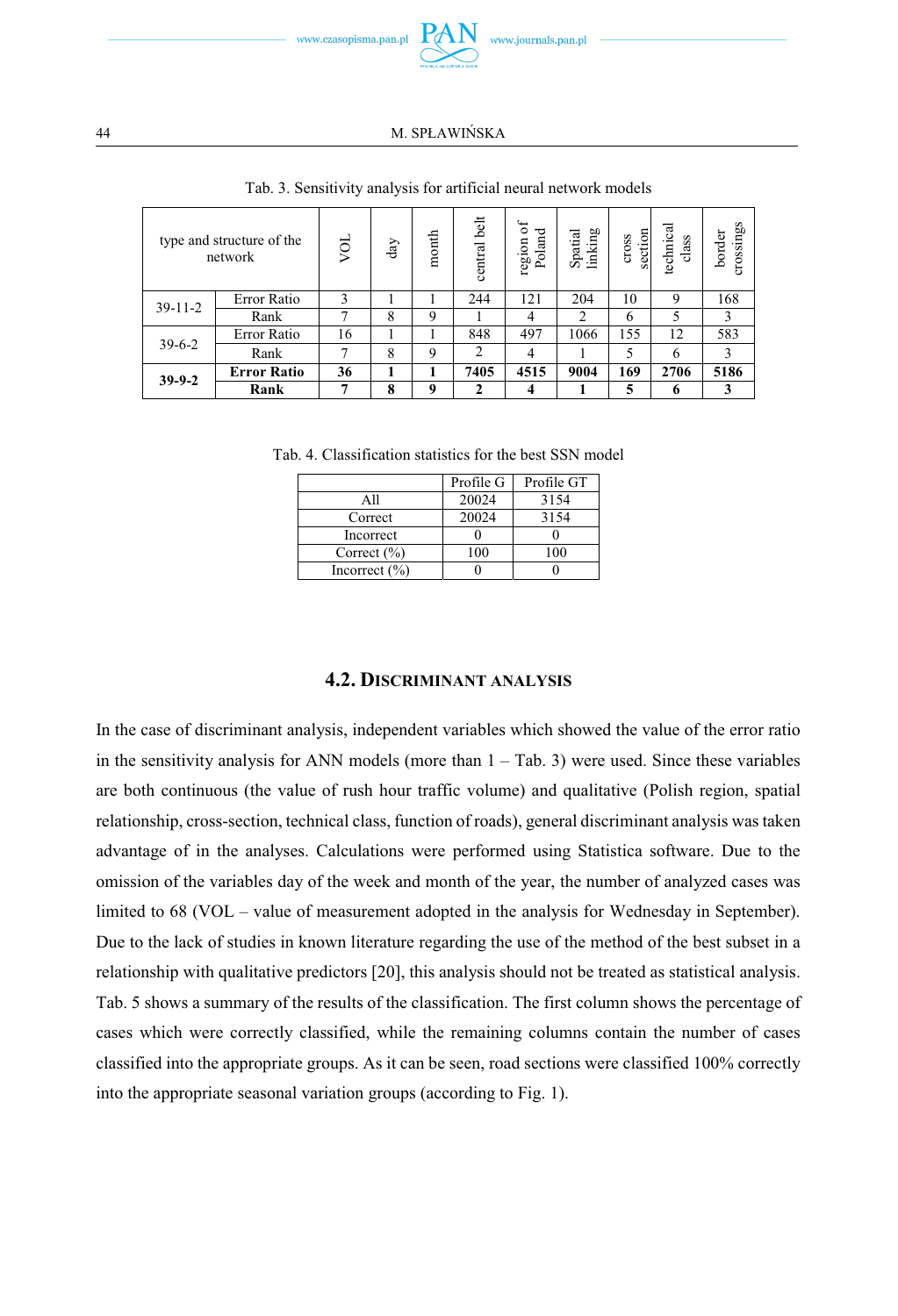| class        | Percentage of<br>correct<br>classification | Profile<br>G | Profile<br>GT |
|--------------|--------------------------------------------|--------------|---------------|
| Profile G    | 100.0                                      | 57           |               |
| Profile GT   | 100.0                                      |              |               |
| All profiles | 100.0                                      |              |               |

Tab. 5. Classification matrix of discriminant analysis

## **5. CONCLUDING REMARKS**

The conducted computational experiments (neural network, general discriminant) have shown that on the basis of the identified features of traffic, roads, and their surroundings, it can be 100% correctly classified which road sections belong to the appropriate seasonal variation types. These results indicate the correct assignment of the impact of these features on seasonal variation. The highest value of the quotient error was obtained for qualitative variables associated with the location of a particular section of road (Polish region, including additional breakdown due to the so-called central belt, spatial relationship, and departure routes towards border crossings), which shows its greatest impact on the quality of the ANN built. Similarly, for other variables selected (value of rush hour traffic volume, cross-section, and technical class) statistical significance was obtained, which proves that their selection was correct. On the other hand, studies indicate that some features of traffic bring little important information, and can therefore be omitted. These variables are: day of the week and month of the year. According to the results of previous studies which sought model relationships between the characteristics of traffic volume variations with time and AADT, taking into account the characteristics of the roads and their surroundings [18, 19], the most important factors are qualitative variables associated with the location of the road section and less important qualitative variables such as the technical class and cross-section as well as quantitative VOL. In order to further verify the obtained results, especially in the northwest and southwest regions of Poland where only a few PTCs are located (excluding the so-called central belt, only 15 stations), the GPR2015 data was analyzed. Comparing the ratio of average daily traffic in July and August to the annual average daily traffic, sections with similar characteristics to profile G and GT were identified (respectively, ratio lower than 1.20 and between 1.20 and 1.55). The upper value of 1.55, which is connected with profile T, has not been identified. The obtained results are shown in Fig. 2. It can be noted that profile GT (northwest region), occurs only on routes leading to coastal cities such as Ustka, Kolobrzeg, or Swinoujscie, and on the main route connecting the north and south of Poland (S3) but only to the area of the city of Zielona Gora, which complements the previous analysis. The only divergence from earlier analyses occurs in the case of station 32116, which was classified to a GT profile based on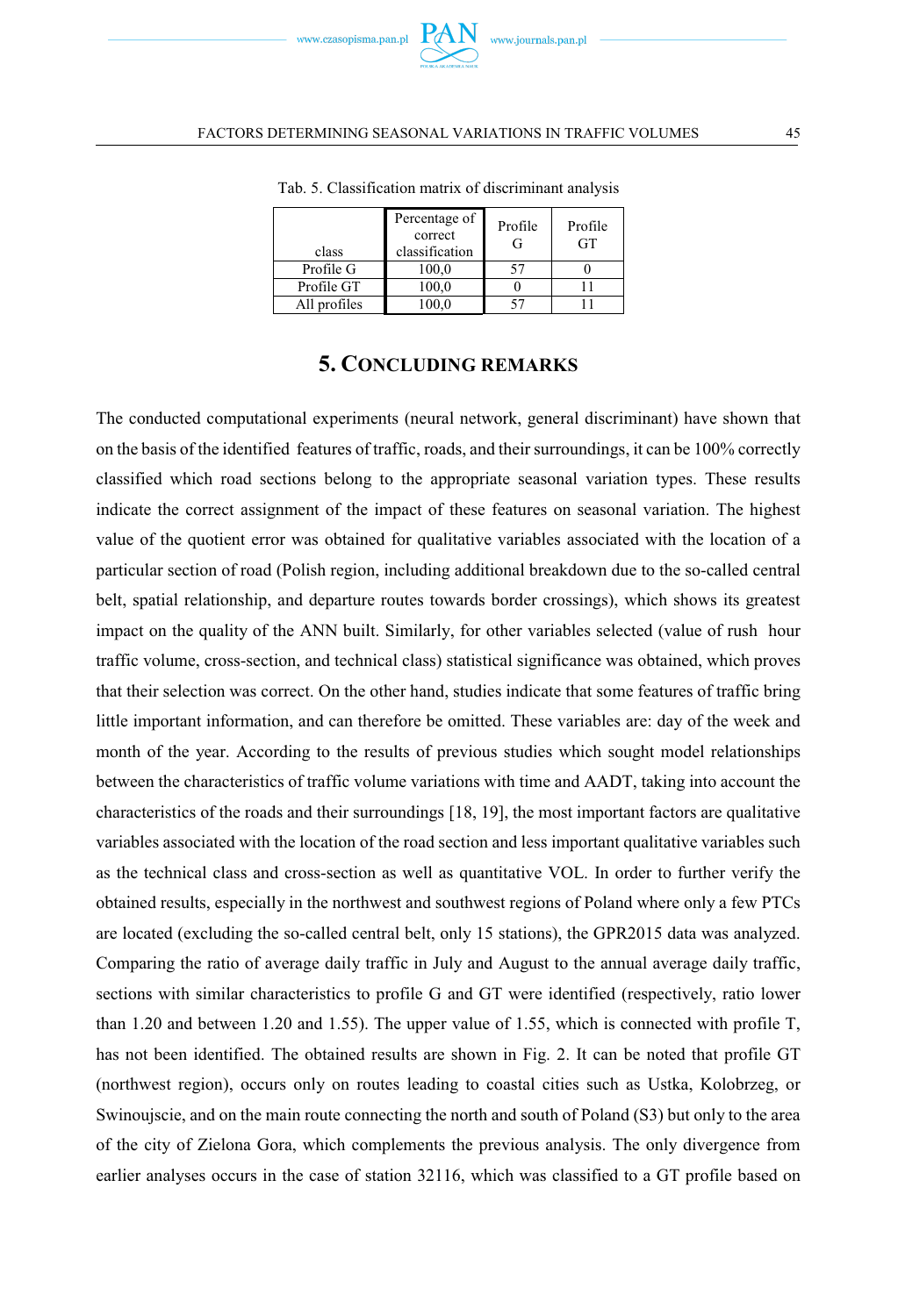cluster analysis, but it was an ambiguous case located at the boundary of two clusters while assigning one direction to a G profile and the other to a GT (the only such case). In the Pomeranian and Kuyavian-Pomeranian counties, the GT profile occurs only within A1 (up to the area of the city of Lodz) and DK7 (DK91 was not confirmed), which may indicate the need for additional division of the northern region. On the other hand, results of GPR2015 are based on short-term measurements and are subject to a high risk of error, so research should continue (it has been shown that the use tools are useful in the analysis of traffic data and may be helpful in future studies, as the available traffic data will successively increase). In the case of the southwest region of Poland, profile GT has not been identified, which is consistent with earlier findings. It can therefore be concluded that, based on the measurement of rush hour traffic volumes and section location (unique values), the road section can be effectively assigned to the proper seasonal variation group. This approach is a departure from traditional methods, which are mainly based on quantitative variables (dependent on traffic). Due to the promising result of the analysis, the present approach can be used by road administration entities as a supporting tool for the definition of SFG, which allows for a decrease in the need of engineering judgment (which is often subjective). It should also be noted that the currentlyrecommended division of rural roads into two seasonal factor groups is insufficient. The differences between typical profiles posted on the website exceed 40% of the AADT value, while for the presented G and GT profiles (representative of 97% of the cases) the difference does not exceed 26%. This means that 3% of the roads of a typical recreational nature (traffic in the summer months is higher by at least 60% of AADT and could reach even 90%) should be analyzed individually, as they have a decisive influence on the shape of a profile for tourist-recreational roads.



Fig. 2. Map of SFG determined on the basis of the results GPR2015 (source: own study based on [14])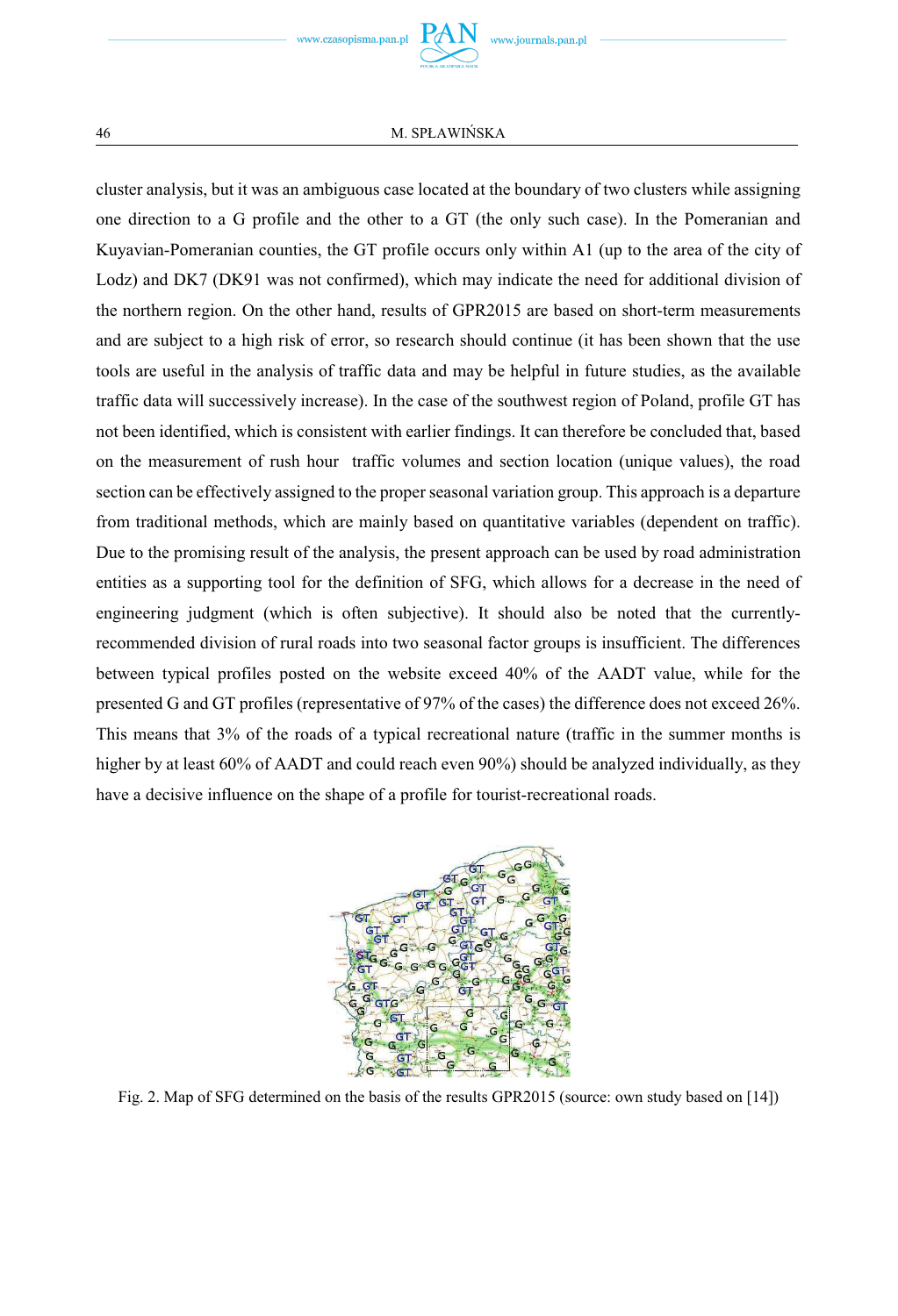Research performed under the project "Modern methods of calculating the road capacity and assessment of traffic conditions of roads outside municipal agglomerations, including express roads" financed by NCBiR/GDDKiA as a part of a common undertaking "RID", under contract DZP/RID-I-50/9/NCBR/2016.

## **REFERENCES**

- 1. AASHTO Guidelines for Traffic Data Programs, American Association of State Highway and Transportation Officials, 1992
- 2. K. W. Axhausen, B. Jäggi, Ch.: DoblerBemessungsverkehrsstärken: Einneuer Ansatz. Forschungsprojekt VSS 2011/103 auf Antrag des SchweizerischenVerbands der Strassen und Verkehrsfachleute (VSS). Zürich, Juli 2015
- 3. P. H. Bellamy.: Seasonal Variations in Traffic Flows, Supplementary Report 437, prepared for the Department of the Environment and the Department of Transport, Prepared by Traffic Engineering Department, Transport and Road Research Laboratory, Berkshire, Great Britain, 1978
- 4. A. Faghri, J. Hua: Roadway Seasonal Classification Using Neural Network. Journal of Computing in Civil Engineering, Vol. 9, No.3, 1995, s. 209 ÷215
- 5. Federal Highway Administration (FHWA), Traffic Monitoring Guide, 2013
- 6. M. Gastaldi, G. Gecchele, R. Rossi "Estimation of Annual Average Daily Traffic from one-week traffic counts a Combined ANN-Fuzzy approach" Transportation Research Part C 47 (2014) 86-99
- 7. Highway Capacity Manual , Sixth Edition : A Guide for Multimodal Mobility Analysis. Washington, D.C.: Transportation Research Board 2017
- 8. M. T. Li, F. Zhao, Y. Wu: Application of Regression Analysis for Estimating Seasonal Factors in Southeast Florida. Transport Research Record 1870, Washington DC 2004, s. 153÷ 161
- 9. P. Lingras: Classifying Highways: Hierarchical Grouping versus Kohonen Neural Networks. Journal of Transportation Engineering,  $07/08.1995$ , s.  $364 \div 368$ .
- 10. P. Lingras: Statistical and Genetic Algorithms Classification of Highways. Journal of Transportation Engineering, Vol. 127, No.3, 2001, s.237 ÷ 243
- 11. T. Pamuła: Classification and Prediction of Traffic Flow Based on Real Data Using Neural Networks. Archives of Transport, No. 12/2012, pp.519-529
- 12. L. Pinkofsky: Typisierung von Ganglinien der Verkehrsstärke Und ihreEignungzurModellierung der Verkehrsnachfrage. Dissertation, TechnischeUniversitatBraunschweig, Aachen 2006
- 13. S. G. Ritche: A Statistical Approach to Statewide Traffic Counting. Transportation Research Record 1090, Washington, DC, 1986, s. 14 ÷ 21
- 14. Ruch Drogowy 2015, GDDKiA, Warszawa 2016
- 15. S. C. Sharma: Improved Classification of Canadian Primary Highways According to Type of Road Use. Canadian Journal of Civil Engineering, Vol. 10, No.3, 1983, s. 497 ÷ 509
- 16. S. C. Sharma, P. J. Lingras, M. U. Hassan, N. A. Murthy: Road Classification According to Driver Population. Transportation Research Record 1090, Washington, DC, 1986, s. 61÷ 69
- 17. SHRP 2 L08: Incorporation of Travel Time Reliability into the HCM, August 2013
- 18. M. Spławińska: Models for determining annual average daily traffic on the national roads, Archives of Civil Engineering, nr 2/2015, s. 141 - 158
- 19. M. Spławińska: Characteristics of traffic flow variability and their impact on AADT. LAP Lambert Academic Publishing, 2015
- 20. A. Stanisz: Przyst pny kurs statystyki z zastosowaniem STATISTICA PL na przykładach z medycyny, tom III. Kraków 2007
- 21. I. Tsapakis, W. Schneider, A. Bolbol, A. Skarlatidou: Discriminant Analysis for Assigning Short-Term Counts to Seasonal Adjustment Factor Groupings. Transportation Research Record: Journal of the Transportation Research Board 2256, Washington DC 2011, s.  $112 \div 119$
- 22. Verkehrsentwicklung auf Bundesfernstaben 2007. Berichte der Bundesanstalt fur Strabenwesen, Verkehrstechnik Heft V 178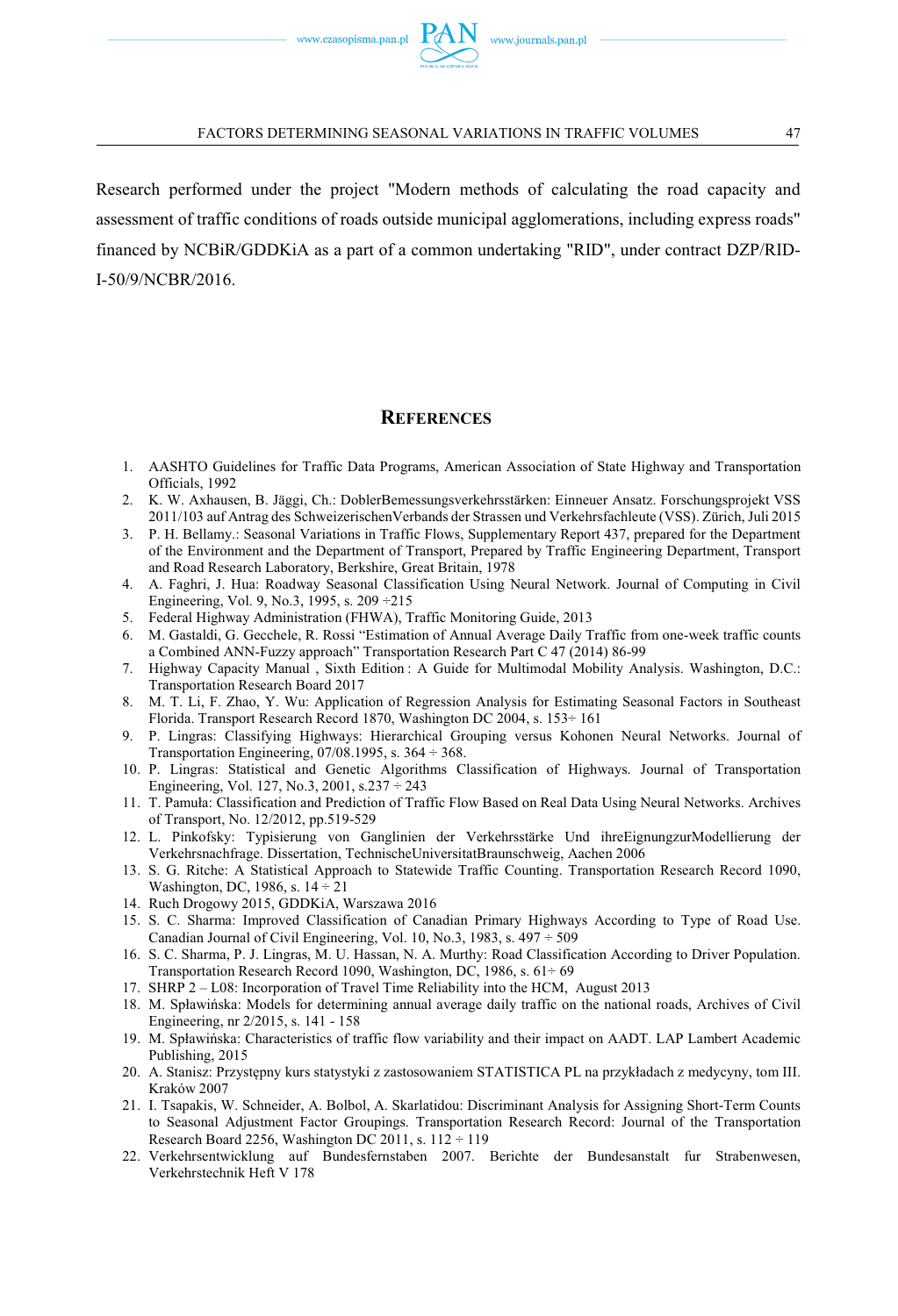www.czasopisma.pan.pl



48 M. SP-AWISKA

- 23. M. Li, F. Zhao, L. Chow. Assignment of Seasonal Factor Categories to Urban Coverage Count Stations Using a Fuzzy Decision Tree. ASCE Journal of Transportation Engineering, Vol. 132, No. 8, 2006, pp. 654-662
- 24. http://www.gddkia.gov.pl/userfiles/articles/s/stacje-ciaglych-pomiarow-ruchu-d\_26174/R02\_05\_2016.pdf
- 25. https://www.gddkia.gov.pl/userfiles/articles/p/pismo-przewodnie-z-dnia-
- 15032007\_4423/Zalacznik\_3\_Prognozy\_wzrostu\_PKB\_2008-40\_poprawa\_kodow\_nts.pdf

#### **LIST OF FIGURES AND TABLES:**

Fig. 1 Map of PTC assigned to a certain SFG (source: own study based on GDDKiA, Jakub Makiewicz)

Rys. 1. Mapa lokalizacji SCPR wraz z przynależnością do odpowiedniej SFG (źródło: opracowanie własne na podstawie GDDKiA, Jakub Maśkiewicz)

Fig. 2. Map of SFG determined on the basis of the results GPR2015 (source: own study based on [14])

Rys. 2. Mapa SFG wyznaczonych na podstawie wyniku GPR2015 (źródło: opracowanie własne na podstawie [14])

Tab. 1. Description of traffic volume variation profiles and characteristics of the roads and their surroundings

Tab. 1. Opis profili zmienności natężeń ruchu oraz cech charakterystycznych dróg i ich otoczenia

Tab. 2. Maximum difference [%] between the values set for: - all days of the year, - without public holidays, - without public holidays and the days directly related to them

Tab. 2. Maksymalna różnica [%] pomiędzy wartościami wyznaczonymi dla: – wszystkich dni w roku, – bez dni ustawowo wolnych, – bez dni ustawowo wolnych wraz z dniami bezpośrednio z nimi związanymi

Tab. 3. Sensitivity analysis for artificial neural network models

Tab. 3. Analiza wrażliwości dla modeli sztucznych sieci neuronowych

Tab. 4. Classification statistics for the best SSN model

Tab. 4. Statystyki klasyfikacyjne dla najlepszego modelu SSN

Tab. 5. Classification matrix of discriminant analysis

Tab. 5. Macierz klasyfikacji ogólnej analizy dyskryminacyjnej

*Received 30.11.2016 Revised 20.11.2017*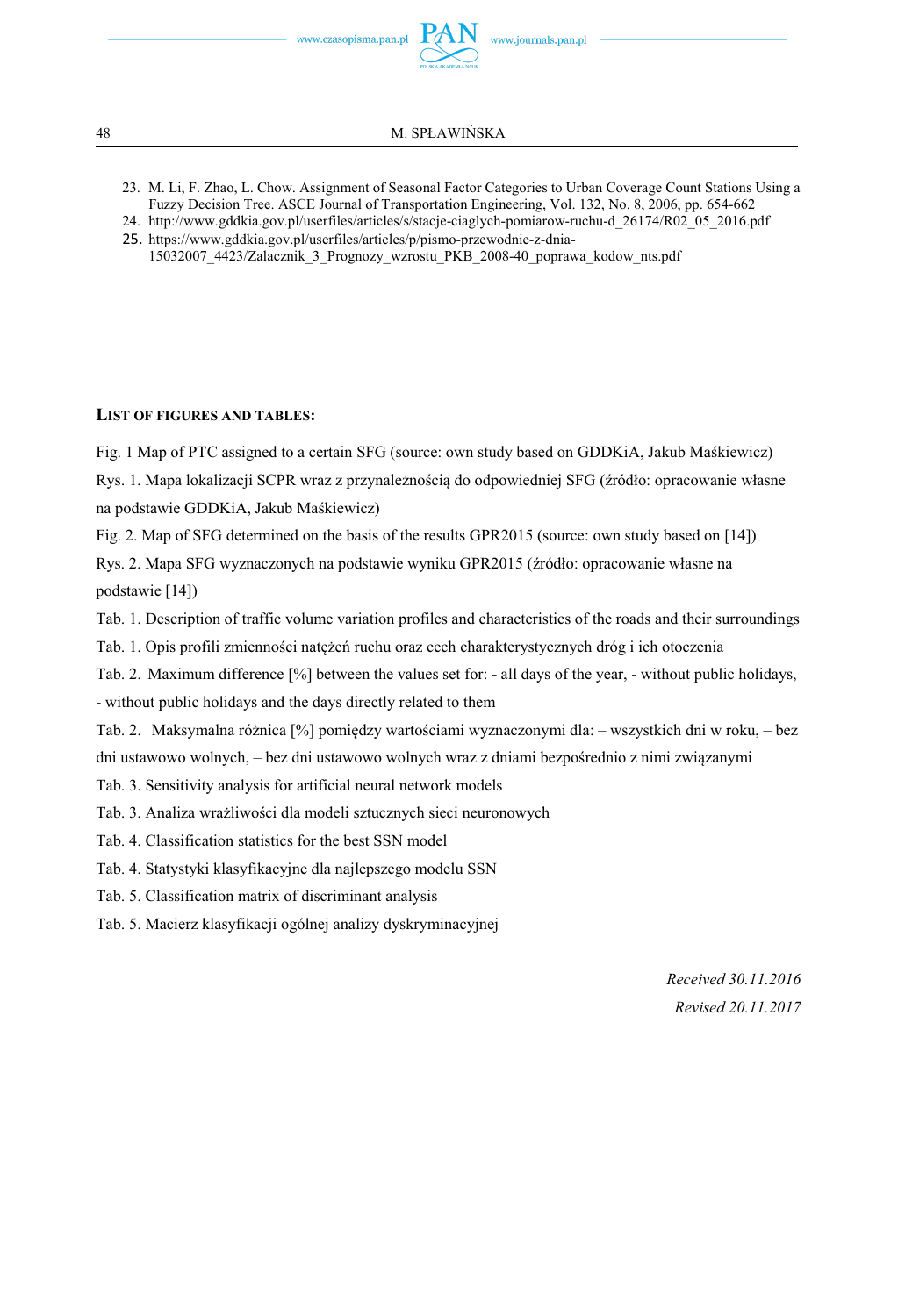

### **CZYNNIKI DECYDUJCE O ZMIENNOCI SEZONOWEJ NATE- RUCHU**

Słowa kluczowe: drogi, natężenie ruch, zarządzanie ruchem, klasyfikacja natężeń ruchu, zbieranie danych

#### **STRESZCZENIE:**

Cigła automatyczna rejestracja ruchu drogowego dostarcza wielu cennych informacji niezb dnych do celów planistycznych, projektowych i eksploatacyjnych odcinków i skrzyżowań drogowych. Dzięki temu możliwe jest określenie sezonowych wahań ruchu umożliwiających wykonanie uproszczonych przeliczeń natężeń z pomiarów krótkotrwałych na średni dobowy ruch w roku (SDR). W praktyce, dokonuje się podziału sieci dróg na tzw. grupy zmienności sezonowej (SFG) i wyznacza się dla nich wskaźniki przeliczeniowe natężeń dobowych na SDR. Ponadto charakterystyki te wykorzystywane są w analizach niezawodności sieci dróg [17], w nowym podejściu wyznaczenia natężeń miarodajnych w oparciu o uogólnione koszty (analizy ekonomiczne) [2] a także są przydatne w podejmowaniu decyzji w Inteligentnych Systemach Transportowych i zarządzaniu ruchem. W Polsce obecnie wyróżnia się dwie grupy SFG tj. drogi o gospodarczym i turystyczno-rekreacyjnym charakterze przenoszonego ruchu [14], co w świetle wcześniejszych analiz [18, 19] wydaje się zbyt dużym uogólnieniem. Klasyfikacji odcinków do danej grupy dokonuje się na podstawie ruchu niedzielnego oraz wakacyjnego. Drogi o gospodarczym charakterze przenoszonego ruchu charakteryzują się występowaniem niewielkich sezonowych wahań ruchu oraz średnim dobowym ruchem w niedziele mniejszym niż 140% wartości średniego dobowego ruchu w dni robocze, natomiast drogi o turystyczno-rekreacyjnym charakterze – ruchem w miesiącach wakacyjnych (VII, VIII) ponad 40% większym od SDR lub średnim dobowym ruchem w niedziele większym niż 140% wartości średniego dobowego ruchu w dni robocze. Jak widać jest to bardzo nieprecyzyjna informacja trudna do stwierdzenia bez znajomości natężeń ruchu pochodzących z dłuższego okresu. Celem artykułu jest zatem określenie dla warunków polskich, jednoznacznych atrybutów umożliwiających przydzielenie odcinka drogi, na podstawie pomiarów krótkotrwałych, do odpowiedniej grupy zmienności sezonowej. Większa skuteczność przydzielenia przełoży się bezpośrednio na większą dokładność szacowania natężeń miarodajnych, niezawodność dróg, lepsze zarzadzanie ruchem, a w konsekwencji umożliwi podniesienie jakości rozwiazań drogowych. Badania prowadzono na danych pochodzących ze stacji ciągłego pomiaru ruchu z lat 2000 – 2015. W celu potwierdzenia dominujących czynników klasyfikujących (zestawionych w tab. 1) drogi zamiejskie do odpowiedniej grupy zmienności sezonowej, zastosowano dwa modele tj. sztuczne sieci neuronowe i ogólną analizę dyskryminacyjną a także wykorzystano wynik GPR2015 (metoda graficzna). Zmienną grupującą (zależną) stanowi grupa zmienności sezonowej, G lub GT - zgodnie z tab. 1. W przypadku modeli sztucznych sieci neuronowych (SSN), wykorzystano następujące zmienne wejściowe: ilościowe (natężenie godziny szczytu), zmienne jakościowe (dzień tygodnia, miesiąc w roku, region Polski, przekrój poprzeczny, klasa techniczna, powizanie przestrzenne oraz funkcja drogi). W przypadku analizy dyskryminacyjnej wykorzystano zmienne niezależne, które wykazały wartość ilorazu błędu w analizie wrażliwości dla modeli SSN, wi ksz od 1 – tab. 3. Przeprowadzone eksperymenty obliczeniowe (sztuczne sieci neuronowe, analiza dyskryminacyjna) wykazały, że na podstawie wyróżnionych cech ruchu, drogi i jej otoczenia w 100% można poprawnie zakwalifikować odcinek drogi do odpowiedniego typu zmienności sezonowej. Można zatem stwierdzić, że na podstawie natężenia godziny szczytu oraz lokalizacji odcinka oraz typu przekroju poprzecznego i klasy technicznej (jednoznaczne wartości) można skutecznie przydzielić odcinek drogi do odpowiedniej grupy zmienności sezonowej. Podejście to stanowi odejście od tradycyjnych metod, w których opiera się głównie na zmiennych ilościowych (zależnych od natężenia